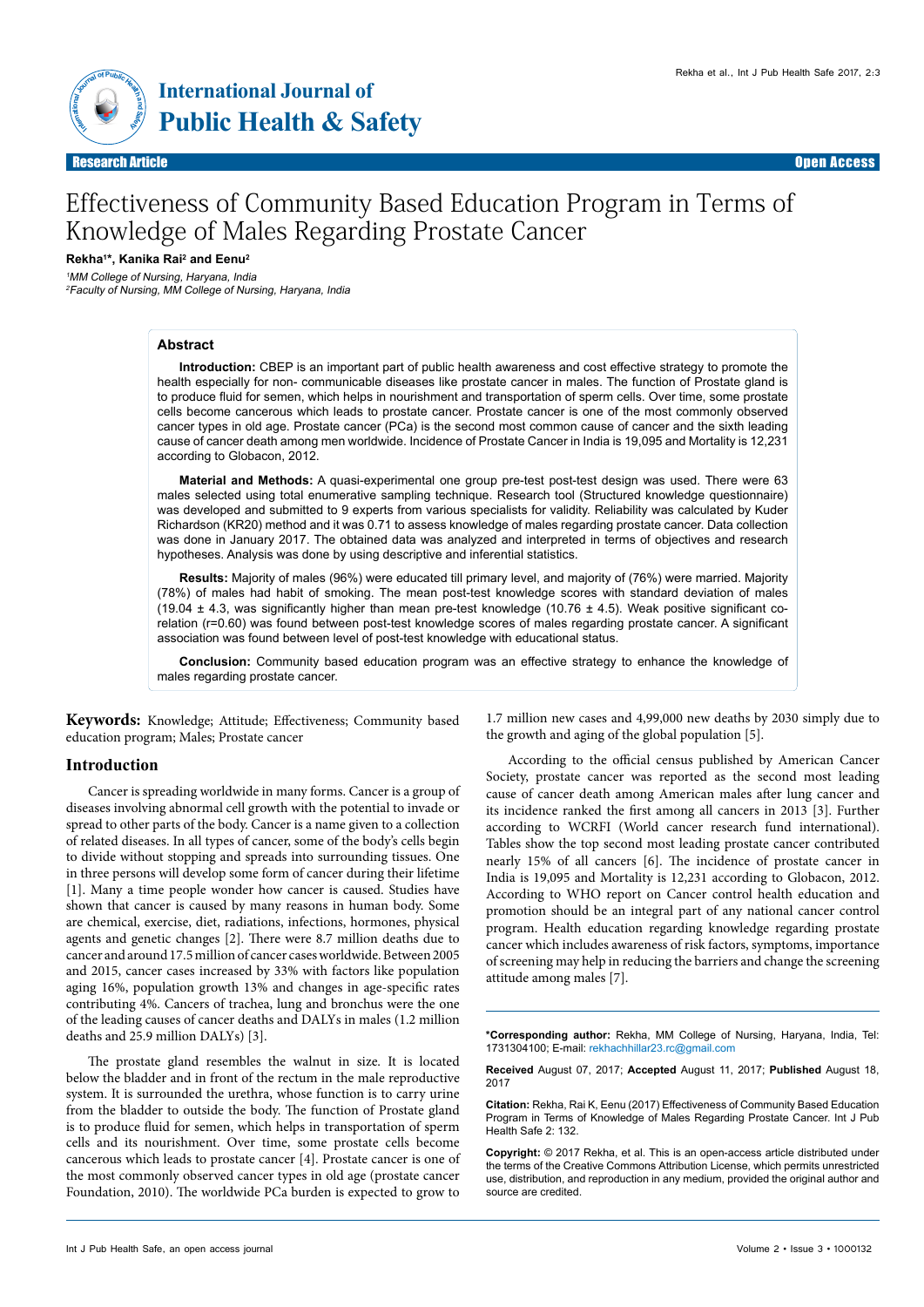**Citation:** Rekha, Rai K, Eenu (2017) Effectiveness of Community Based Education Program in Terms of Knowledge of Males Regarding Prostate Cancer. Int J Pub Health Safe 2: 132.

#### Page 2 of 3

# **Methods**

By using Quasi Experimental: One group pre-test post-test design, the study was conducted in rural village Simbla, Ambala, Haryana. Through total enumerative sampling technique 63 males were selected for the study (Table 1).

## **Inclusion criteria**

The study included males who were:

- Available throughout the study period and willing to participate
- Able to speak and understand Hindi

#### **Exclusion criteria**

The study excluded males who:

• Had undergone Prostatectomy

• Were already diagnosed with prostate cancer or any other type of cancer

• Had already attended educational program regarding prostate cancer

## **Procedure for Data Collection**

Ethical approval to conduct the study was obtained from the Institutional Ethical Committee of MM University, Mullana. Formal administrative approval was obtained from Sarpanch of Simbla village, Ambala dist. Haryana to conduct the final study in the month of December 2017 and January 2017.

#### **Development and description of data collection tools**

The tools for the study were developed and prepared by undertaking following steps (Figure 1):

## **Development and description of tools**

## **Section I: Selected demographic variables**

This section consists of 9 items such as age, religion, education

| Group                                                                                                                                | Day1                                                                              | Day 2                                                        | <b>Day 14</b>                                                                      |
|--------------------------------------------------------------------------------------------------------------------------------------|-----------------------------------------------------------------------------------|--------------------------------------------------------------|------------------------------------------------------------------------------------|
| Males aged >50<br>years residing in<br>selected rural areas<br>of Haryana divided<br>in 11 groups of 3-6<br>persons in each<br>group | Pre-test of<br>Knowledge<br>and attitude of<br>males regarding<br>prostate cancer | Administration<br>of Community<br>based education<br>program | Post-test of<br>Knowledge and<br>attitude of males<br>regarding prostate<br>cancer |

**Table 1:** Schematic representation of research design.



status, employment status, family income, dietary pattern, marital status, history of prostate cancer, previous knowledge for prostate cancer.

#### **Section II: Structured knowledge questionnaire for prostate cancer**

A structured knowledge questionnaire was developed to assess knowledge of males regarding Anatomy and concept of prostate gland, risk factors, sign and symptoms of prostate cancer, screening and prevention and treatment of prostate cancer.

A preliminary list of 30 items on knowledge was prepared under the following headings:

- Anatomy and concept of prostate cancer
- Risk factors of prostate cancer
- Sign and symptoms of prostate cancer
- Screening of prostate cancer
- Prevention and treatment of prostate cancer

#### **Results and Analysis**

The data was analyzed using descriptive statistics and inferential statistics.

#### **Descriptive statistics**

Frequency, percentage distribution was used to describe selected variables. The findings revealed that:

• 39.7% of males were in the age group of 50-60 years, followed by 36.5% in age group 71-80, 20.6% in the age group of 61-70 years.

• Findings revealed that nearly half of the males (46.0%) had primary education, followed by 33.3% of males had secondary education, 9.5% had higher secondary education, 7.9% were non-literate and very few 3.2% were graduates and above.

• Most of males (73.0%) were married. Maximum of males (69.8%) were Hindu and about 30.2% were Sikh.

• More than half (50.8%) of males were living in joint family, less than half (39.7%) were living in nuclear family whereas 9.5% were living in extended family. Nearly half (50.8%) of males were eggetarian. Majority (95.2%) of males had no family history of prostate cancer, whereas few (4.8%) had family history of prostate cancer.

• Most of (66.7%) of males had smoking habit. Majority (73.0%) of males had no previous knowledge regarding prostate cancer (Table 2).

#### **Inferential statistics**

• Independent t-test/ANOVA was used to assess the association between knowledge score with their selected variables (Figure 2).

Thus knowledge and attitude score of males regarding prostate

| Knowledge                                      | Mean  | MD   | <b>SDD</b> | <b>SEMD</b> | t value | P value  |  |
|------------------------------------------------|-------|------|------------|-------------|---------|----------|--|
| Pre-test                                       | 10.76 |      |            |             |         |          |  |
|                                                |       | 8.65 | 4 7 7      | 0.6         | 14 38   | $0.001*$ |  |
| Post-test                                      | 194   |      |            |             |         |          |  |
| df-62, table value-3.37 *significance (p<0.05) |       |      |            |             |         |          |  |

**Table 2:** Mean, Mean difference, Standard Deviation Difference, Standard Error of Mean Difference and 't' value of mean pre-test and post- test knowledge score of males regarding prostate cancer (N=63).